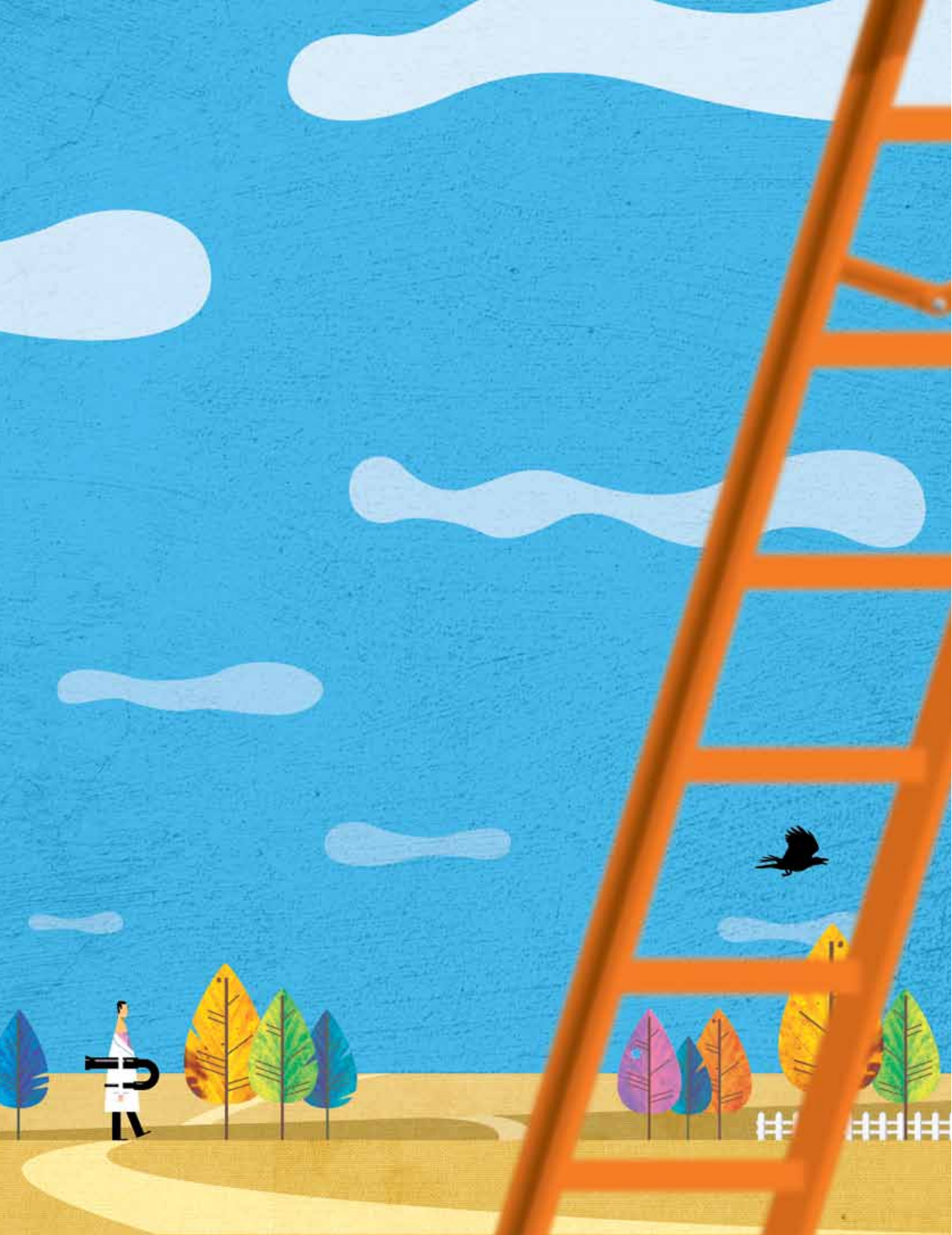

# Back to the Future: The Medical Management of Caries Introduction

steven duffin, dds

ABSTRACT Based on the literature, a protocol was developed involving the application of 25 percent silver nitrate directly to cavitated caries lesions, immediately followed by 5 percent sodium fluoride varnish. This protocol results in arrest of active caries lesions. This minimally invasive treatment is well-accepted by patients and reduces anxieties related to dental office visits.

#### author

Steve Duffin, pps, owner of Shoreview Dental LLC, practiced general dentistry for 30 years. He obtained a microbiology degree from the University of California, Los Angeles, in 1979 and his DDS degree from Emory School of Dentistry in 1983. *Conflict of Interest Disclosure: Steven Duffin, DDS, is owner of Shoreview Dental, LLC.*

n the late 1970s, it looked like the<br>dental profession might be close<br>to finding the cure for caries—the<br>world's most prevalent disease.<br>Initiation of community water system<br>fluoridation programs in the 1950s plus n the late 1970s, it looked like the dental profession might be close to finding the cure for caries—the world's most prevalent disease. Initiation of community water system the introduction of fluoridated toothpaste substantially cut caries rates across many demographics in America. And there was talk of a caries vaccine that would be available in 10 years or so that would essentially eliminate the disease.<sup>1</sup>

Thirty-something years later, in many ways, things have not changed that much. Even today, there is still talk about a possible caries vaccine that would be available in 10 years. In more affluent populations within the United States, caries is a relatively minor health concern. Multiple studies show that 20 percent of

the population have 80 percent of dental caries. Those high caries rate populations are characterized by lower socioeconomic status. Contributing factors for high disease rates may be increased exposure to dietary sugars, lower dental IQ, and ineffective oral hygiene practices.<sup>2</sup>

What has changed is that we now have a much greater awareness that despite good oral health for a large proportion of Americans, there are great disparities among different populations within the United States; some continue to have a high prevalence of caries, and a correspondingly high morbidity from the disease. This is especially true for the children of some racial and ethnic minority populations, as was pointed out in the Surgeon General's report on Oral Health in America in the years 2000 and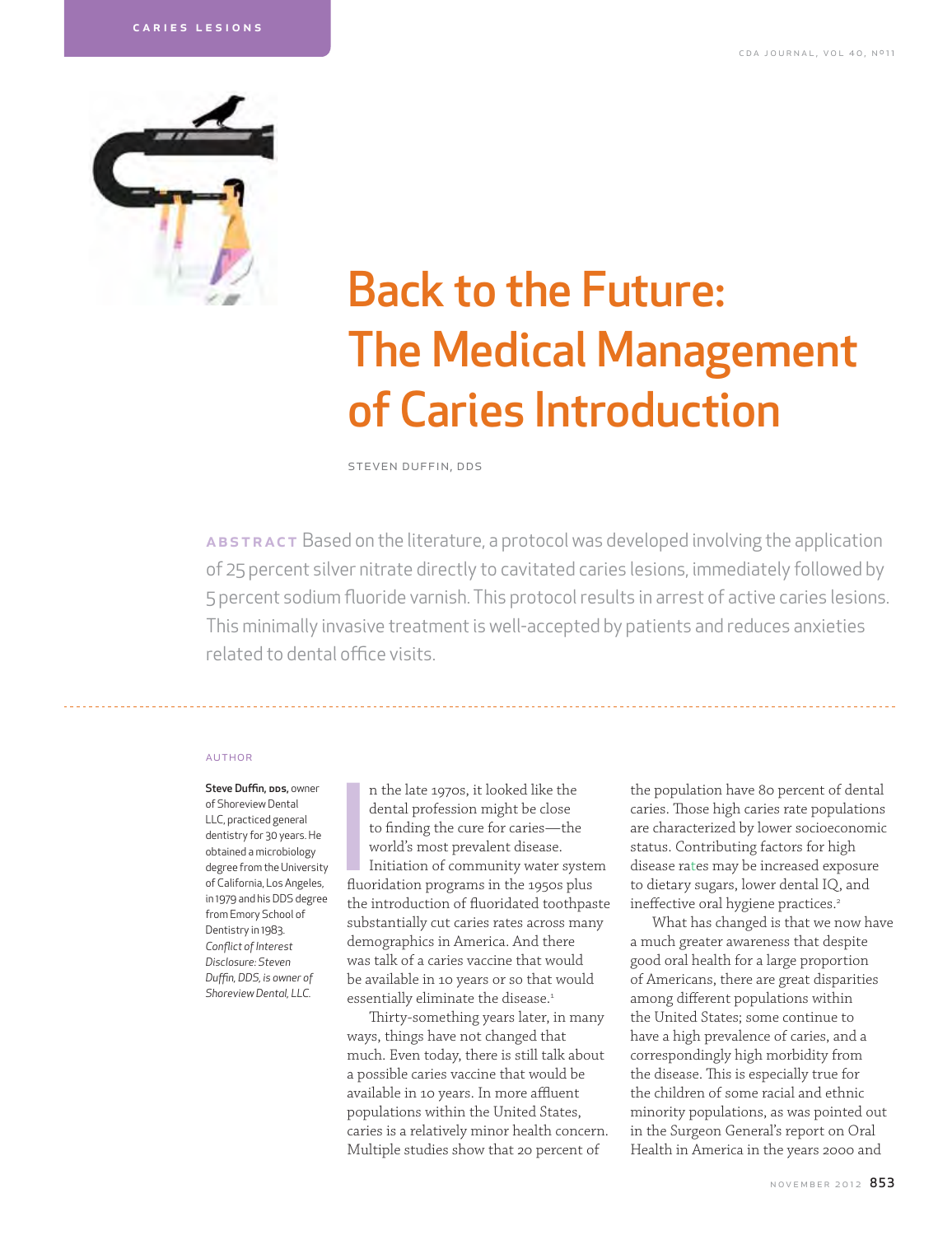

FIGURE 1. Initial setup for subsequent application of



silver nitrate and fluoride varnish. **Figure 2. Transfer of 25 percent silver nitrate from bottle to dappen dish for subsequent application using a microbrush.** figure 2a. figure 2b.

2012 and in a recent front-page article in the *New York Times*. 3-5

To try to eliminate these racial and ethnic oral health disparities, the response of the dental public health community has been logical: Do more of what has worked well for the more affluent populations. This has included increased emphasis on community water system fluoridation and use of fluoride-containing toothpaste, plus adding school-based fluoride varnish and sealant programs. Despite these laudable efforts, there is an increasing awareness that these methods are simply inadequate to provide protection for the children at highest risk—many of whom have such severe caries in the primary dentition (CIPD) that they require full-mouth restoration under general anesthesia.<sup>6</sup> The belief that doing more of the same preventive measures will be successful in high-risk populations has not proven to be effective. Despite all of these public health efforts at prevention, disease rates continue to rise in these high-risk populations.7

In 2005, the author's clinic began treating 2,500 Medicaid patients in a locale where there had been very limited access to dental care. This location was overwhelmed with cases of children with advanced caries, many of whom needed to be scheduled right away for in-hospital restorations. Emergency calls from parents with children in dental pain seemed to be a nightly occurrence.

This frustration led to the search for a better approach to preventing and managing caries—especially for the young children—than the methodologies available at that time.

This comprehensive search was comprised of all of the literature on the microbiological etiology of caries and how it had been approached by some of the founding fathers of the modern dental profession, including W.D. Miller, G.V. Black, and Percy Howe. It was impressive that, beginning with Miller, all three had utilized the known antimicrobial compound, silver nitrate, in solution to arrest active caries.8 Black developed a protocol using multiple applications of silver nitrate directly to the lesion until it became hard and totally arrested.<sup>9</sup> Percy Howe, first research director of the Forsyth Institute in Boston, spent much of his time treating the poor working class children of Boston in addition to conducting research projects and training dentists from all over the world. Howe was so well-known for his successful treatment of caries with silver nitrate that beginning in the 1920s many dental professionals referred to silver nitrate solution simply as "Howe's solution."10,11 In addition to these reports from the founders of modern dentistry at beginning of the 20th century, an extensive review of the more recent literature was formative in developing the silver nitrate solution followed by fluoride varnish protocol.<sup>2,12-21</sup>

And then, sometime around the middle of the 20th century, the dental profession seemed to forget this history of successful management of caries using silver nitrate. Perhaps it was the increasing affluence of the country, increasing access to dental care, or decreasing acceptability of the black appearance caries develops once arrested by silver nitrate. Regardless, by the 1960s, silver nitrate was no longer being routinely used in the United States for control of caries, nor was any other antimicrobial product adopted to replace it.

## Methods: Back to the Future — Adopting G.V. Black's Protocol in 2005

After a thorough review of the literature, Black's protocol of multiple applications of silver nitrate to control caries was implemented at the clinic. His experience and observations suggested that silver nitrate would be a safe and effective alternative to surgical restorations for the extensive lesions seen on a daily basis at this location.9 The question of possible silver nitrate toxicity has been welladdressed in four publications.10,22-24 In the quantities recommended by this protocol, toxicity from silver nitrate is not considered to be a concern. However, the possibility of an allergy to silver nitrate or silver ion compounds is a known contraindication and should be a consideration during the informed consent process.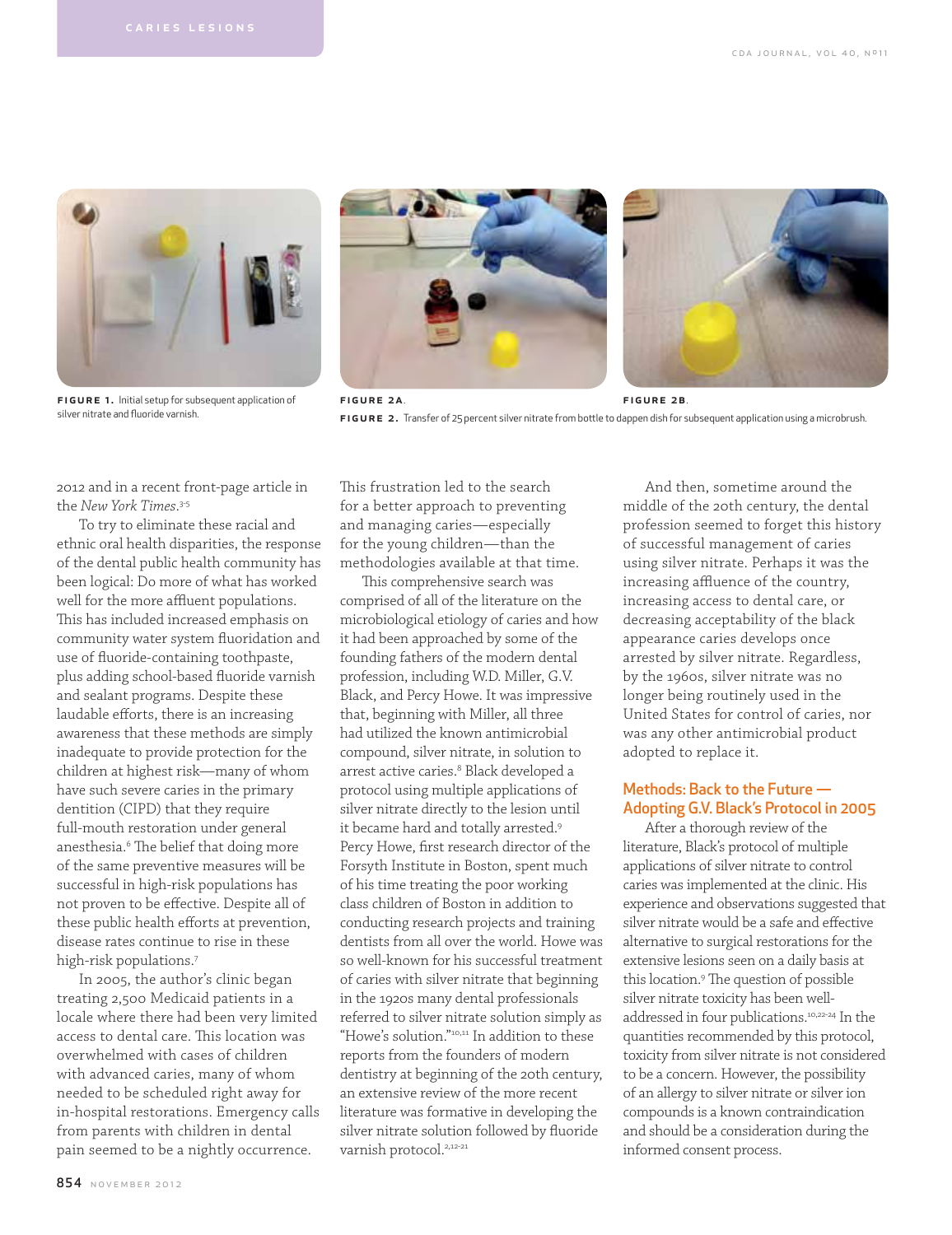After acquiring a bottle of 25 percent silver nitrate (25 percent silver nitrate and 75 percent purified water) from Henry Schein, Inc., (Gordon Laboratories) informed consent was obtained and a tiny amount was carefully applied directly on the child's caries lesions with a microbrush. When the child returned the following week, the lesions were dark and hard, and on subsequent visits it appeared that the active caries had been fully arrested.

Encouraged by this first success, use of this procedure was continued on other patients with active cavitated caries. Over time, this protocol was refined

to be more effective. Empirically, it appeared that applying fluoride varnish over the area treated with silver nitrate would have the multiple benefits of (a) preventing any contact of the silver nitrate with the soft tissue; (b) providing a protective layer to keep the silver nitrate from being washed away by saliva; plus (c) adding the benefits of fluoride.

The setup ( $\epsilon$ IGURE 1) and execution of this protocol could hardly be simpler. Before implementing this protocol, a tooth-bytooth evaluation should be conducted to determine whether a sufficient layer of dentin remains between the carious cavitation and the pulp. Tools to assist in this assessment include radiographs, presence or absence of symptoms in the tooth, color or surface texture of the lesion, and dimensions of the lesion. There should be a minimum of 1 mm of healthy dentin between the advancing front of the lesion and the pulp, which can be observed via radiographs. Do not apply if there are any signs of pulpitus or draining fistula, visual signs of pulp in the lesion (pink color), or if the cavitations are large enough that they likely border the pulp. Doing so prevents the silver nitrate from reaching tooth pulp in sufficient quantity to be painful and theoretically induce pulpitis. Following of this protocol has never resulted in pulpitis at the clinic.

# **A Strong Blend of Patient Focus & Clinical Autonomy**

Give unfiltered and concentrated attention to your patients while we manage the rest. Coast Dental Careers offer:

- **\$5,000 signing bonus**<sup>\*</sup> for select locations
- Now Hiring for full and part-time General Dentists, Orthodontists, Endodontists, Periodontists, Pedodontists, Oral Surgeons
- *C* Practice opportunities throughout California
- Clinical autonomy
- Advanced technology
- Professional support teams
- Private practice feel
- Excellent benefits

#### Apply Now!

#### Call: **(813) 288-6211**

- Email: **psherberg@CoastDental.com**
- Click: **CoastDental.com/dentists**

# Your practice. Only better.<sup>\*\*</sup> SmileCare-

cast **Dental** 



Terms and conditions apply. Expires 12/31/12. EOE/MF/D/V. The dentists and hygienists are employees or independent contractors of Coast Dental of California Dental Group of ADAM DIASTI, D.D.S. P.C., (Adam Diasti, DDS, Lic. All rights reserved. CD-101428-1.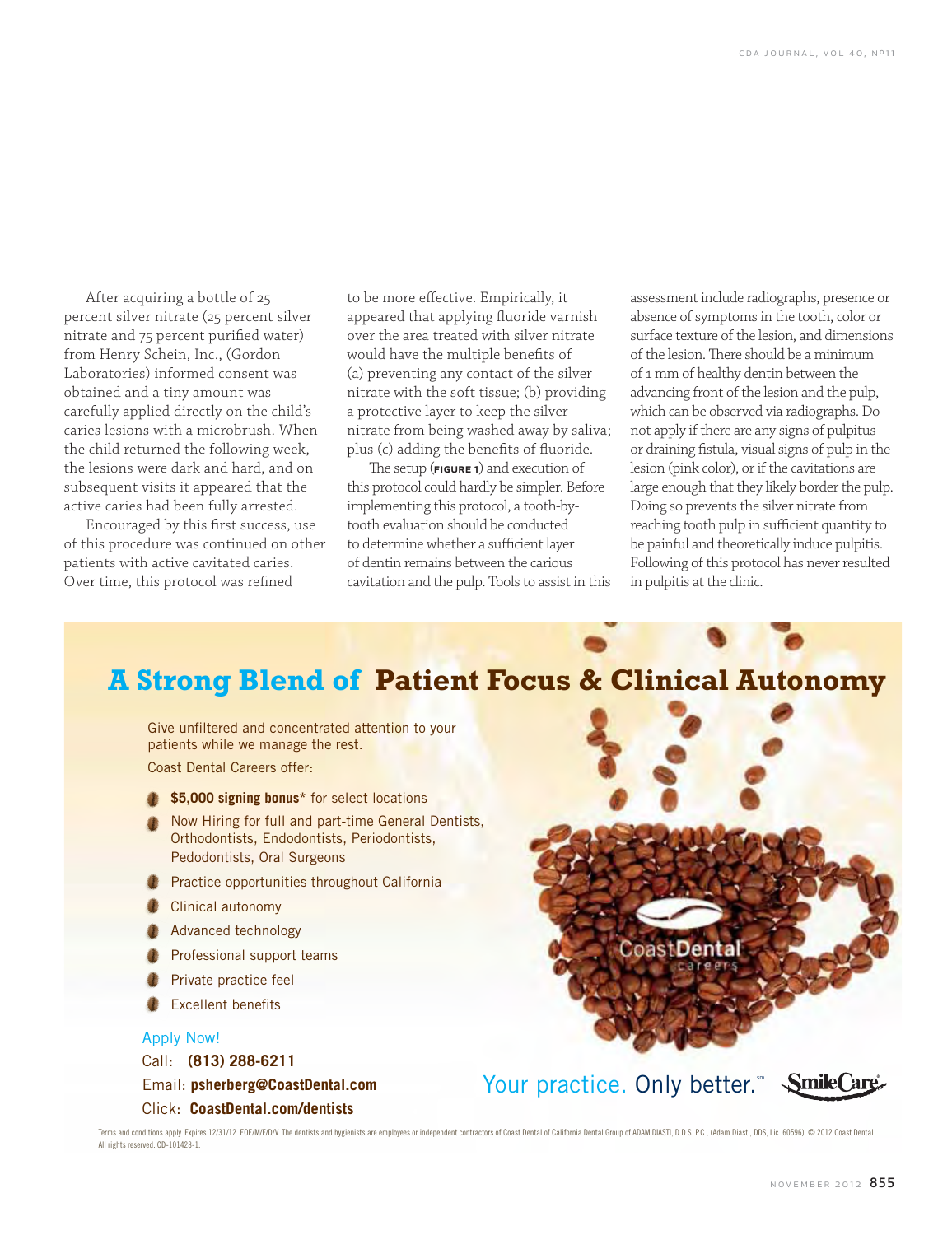

FIGURE 3. Silver nitrate application, using a microbrush, to cavitated lesion.



FIGURE 4. Application of 5 percent sodium fluoride varnish over silver nitrate in cavitated lesion



**FIGURE 7.** Radiograph demonstrating presence of secondary dentin after silver nitrate followed by fluoride varnish protocol.



FIGURE 5. "Little black scar" as a result of silver nitrate application to cavitated lesion.



FIGURE 8. Root cavity after silver nitrate/fluoride varnish troatmont

FIGURE 6. Appearance of tooth after addition of tooth colored filling.

Once it has been established that the patient is a viable candidate for the protocol, begin by transferring the silver nitrate from the bottle, via micro pipette (Henry Schein item No. 2013051), to a small dappen dish (Henry Schein item No. 294487) (**FIGURE 2**). After drying the lesion, apply a single drop of approximately 17 µl of 25 percent silver nitrate solution using a microbrush (Henry Schein item No. 1078831) to upward of eight caries lesions (FIGURE 3). Immediately cover with a 5 percent sodium fluoride varnish preparation; fluoride varnish used by the clinic was manufactured by Centrix (FIGURE 4). After all the caries lesions have been treated in this way, apply 5 percent sodium fluoride varnish to the rest of the child's teeth. Repeat silver nitrate solution and 5 percent sodium fluoride varnish application to all carious lesions at two, four, eight, and 12 weeks. Evaluate the state of caries arrest at each time interval. Discussion about restorative options with patient and/or parents is done at week 12.

Great success was observed in arresting active caries from this combination therapy. However, the dark appearance of the arrested lesions (FIGURE 5) was of concern to some the parents because the unfavorable cosmetic appearance. It was explained to parents that the silver nitrate kills all cavity causing bacteria, but in doing so it leaves a "little black scar" on the tooth, and that after four to six weeks, it is possible to place a tooth-colored filling without the need for local anesthesia (FIGURE 6). This explanation has been readily accepted by patients and parents, and the cosmetic concern is much less of an issue now.

## Results

By the end of 2011, the clinic had treated more than 5,000 children with the silver nitrate followed by fluoride varnish protocol over the previous five years. Overall, these findings suggest that this protocol has achieved complete arrest of active caries in almost all the teeth for which it was used. This

clinical impression has been reinforced in situations where radiographs were taken of the treated teeth after completion of the protocol. There is clear evidence of new secondary dentin formation at the base of the lesion (figure 7). The formation of secondary dentin following arrest of the lesion may explain why restorations can be subsequently placed without the need for local anesthesia. When a restoration is chosen, a full discussion about the advantages and disadvantages of the restorative materials glass ionomer, composite, and amalgam is held with the patient. Currently, the clinic has an assignment of approximately 2,500 Medicaid patients, of whom 80 percent are children. The first three years were spent working through the backlog of children with extensive, deep cavitations. At that time, the practice experienced an annual average of 20 full-mouth restorations under general anesthesia.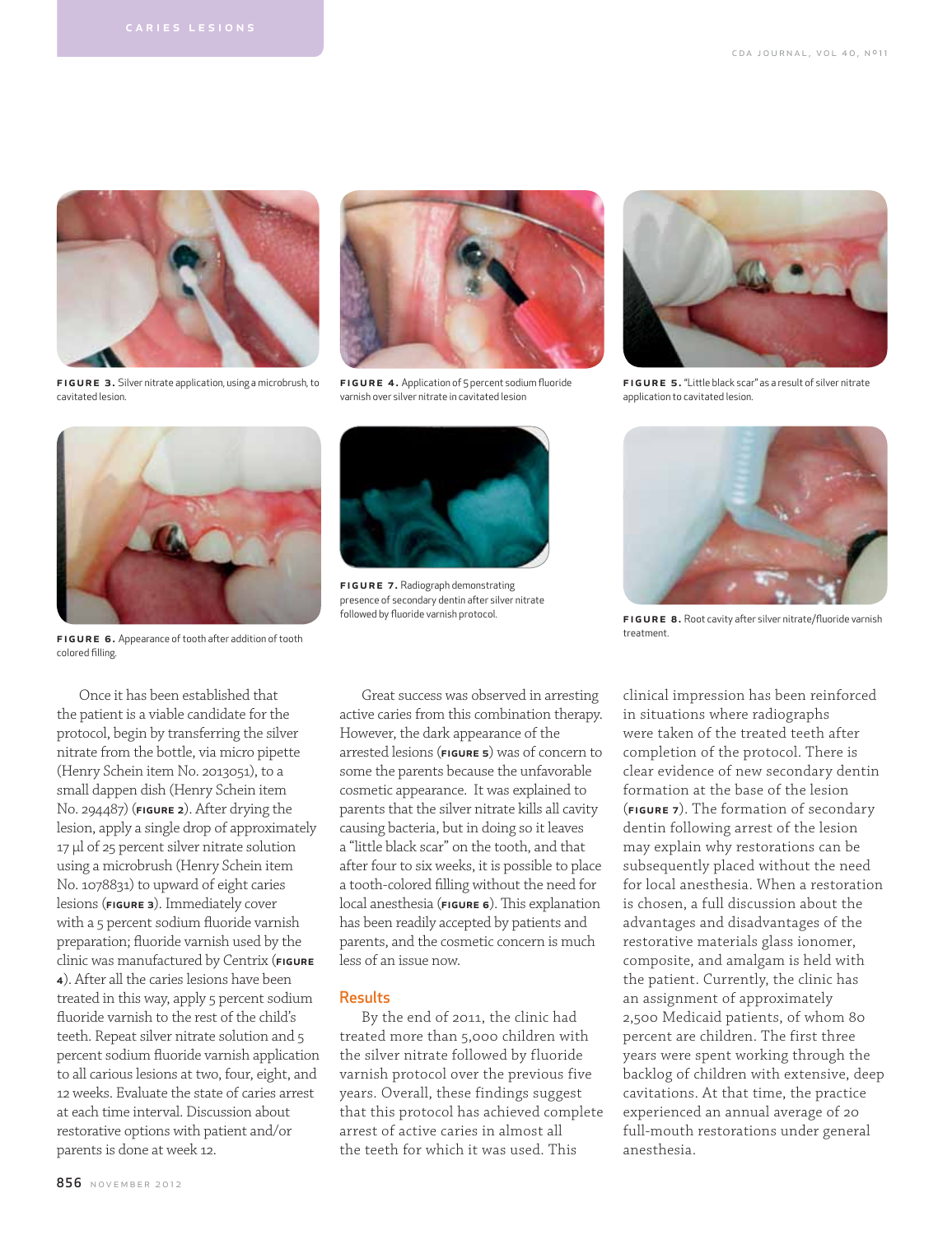

FIGURE 9. Medical management outcomes and hospital cases.

Since then, with increasing use of the silver nitrate followed by fluoride varnish protocol, each year fewer children have required operating room treatment. By 2011, zero children required in-hospital restorations. No significant adverse effects were observed while using this protocol. To try to confirm the apparent effectiveness of this treatment protocol, an outcome analysis of children in the caries management program was conducted. This analysis was difficult to perform because the protocol was implemented as clinical practice rather than research. In addition, the clinics

dental software was not designed to keep track of lesions that become arrested and do not need a restoration.

To maintain randomization, this analysis involved selecting every 10th chart from the clinics patient records, from A to Z, and selecting children who had received the caries arrest protocol. This resulted in a sample of 106 children between 2-12 years of age; they had a minimum of 1 and mean of 5.2 followup visits within 30 months after the initial treatment. In these children, 578 caries lesions were identified at the date of initial examination. Upon review,

only seven of the 578 treated teeth subsequently required extraction due to continuing pathology. The clinic had continued to follow the status of the treated teeth in these children and found that for this random sample, 98 percent of the lesions remained arrested for up to four years after treatment.

Even though no outcome data has been obtained for the adults and senior citizens in this practice, it is the dentist's clinical impression that they are getting the same magnitude of benefit as the children. This is particularly important because these patients frequently use multiple medications leading to a high prevalence of xerostomia and increased rates of root caries. When older patients are assessed, many of whom are in longterm care facilities, and they are told that their root cavities can be treated with medicine that removes the need for immediate restorations, they are very agreeable to this plan  $($ FIGURE 8 $).$ 

### **Discussion**

The clinic offers a comprehensive, family-based caries prevention program that is focused on primary prevention through good diet and hygiene and regular dental checkups.25 However, when a patient presents with cavitated lesions, whether child or adult, after explaining the procedure and obtaining written consent, the silver nitrate followed by fluoride varnish protocol is used to prevent extension of the disease. The patient response has been extremely gratifying. There is a dramatic decrease of apprehension many of the patients feel due to their previous experiences of having restorations done while they were in pain from active lesions. It is often observed that other family members, including young children, watch the treatment so t hey too will be less apprehensive about future dental clinic visits.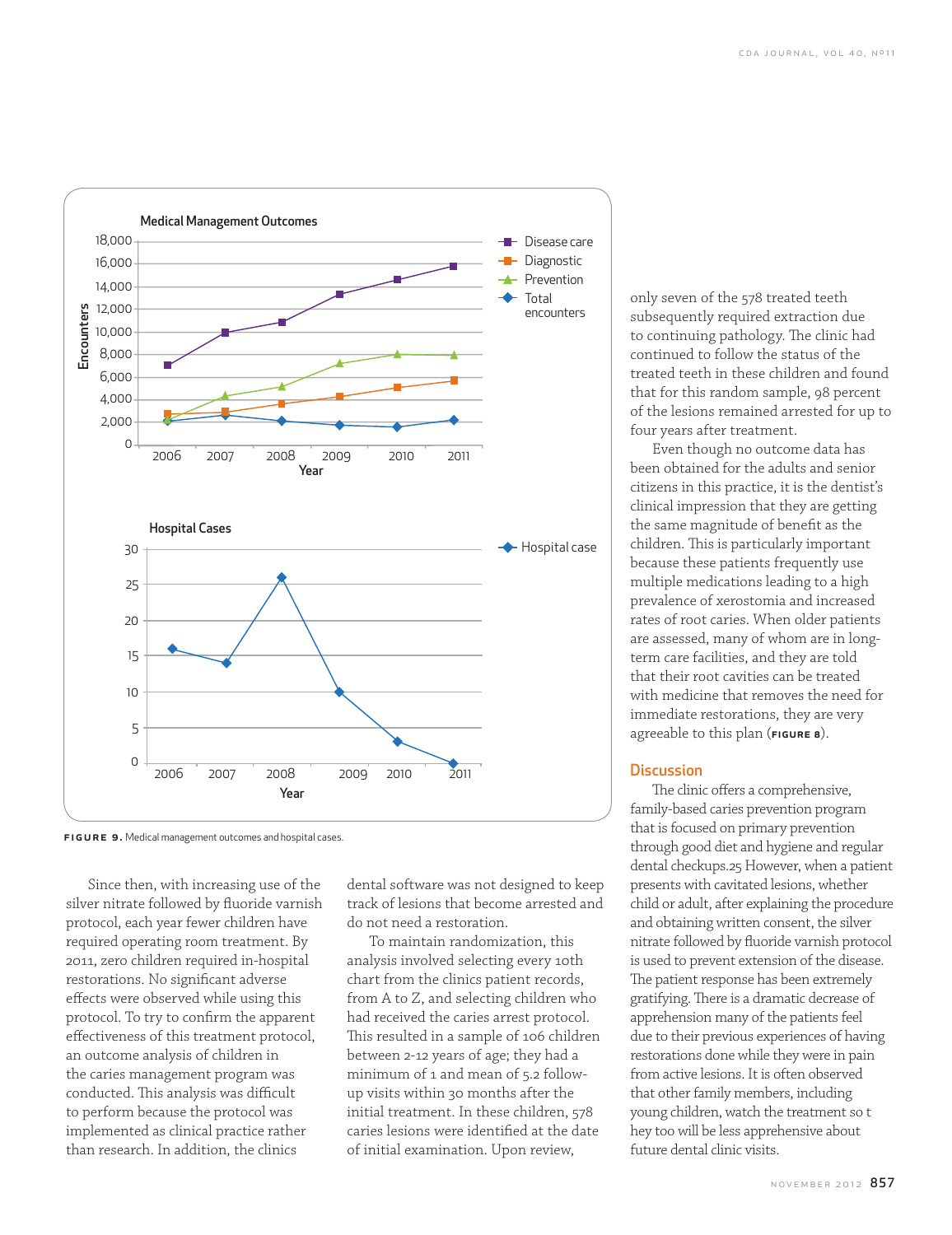The overall effect of using this medical management approach, when the primary prevention measures have not been successful, has substantially affected the nature of the practice. Although the clinic still has the same number of patients enrolled for services, there are now far more visits for prevention and diagnostic purposes than for restorations. FIGURE 9 shows the breakdown by purpose of visit for adults and children between 2006 and 2011 and the number of hospital cases.

#### **Summary**

When primary prevention measures have not been successful, use of 25 percent silver nitrate followed by 5 percent sodium fluoride varnish results in arrest of advancing caries lesions. The elimination of active disease creates an improved environment for the placement of restorations. Since this protocol involves multiple patient visits, it provides the opportunity to more effectively treat the primary infection and better convey prevention messaging such as oral hygiene instruction and dietary counseling. These atraumatic patient encounters reduce their overall anxieties associated with dental care visits.

A tooth-by-tooth evaluation would be conducted to determine whether a sufficient layer of dentin remains between the carious cavitation and the pulp. There should be a minimum of 1 mm of healthy dentin between the advancing front of the lesion and the pulp, which can be observed via radiographs. Do not apply if there are any signs of pulpitus or draining fistula, visual signs of pulp in the lesion (pink color), or if the cavitations are large enough that they likely border the pulp. Doing so prevents the silver nitrate from reaching tooth pulp in sufficient quantity to be painful and theoretically induce pulpitis.

This protocol introduces a new technology to reduce the incidence of disease burden in children and adults with the highest need. Implementation of this protocol into the public health infrastructure could drastically reduce the need for treatment of extensive dental restorations under general anesthesia. While findings utilizing this protocol have been very positive, there exists research opportunities to better understand the mechanisms behind this highly effective treatment.  $\blacksquare$ 

#### references

1. Lamont RJ, *Oral microbiology and immunology*, Washington, D.C., SM Press pages 242-3, 2006. 2. Axelsson P, *Diagnosis and risk prediction of dental caries*, Carol Stream, Ill., Quintessence Pub Co. pages 43-89, 2000. 3. Surgeon General, *Oral Health in America*, Department of Health and Human Services, 2000. 4. Surgeon General, *Oral Health in America*, Department of Health and Human Services, 2012. 5. Saint Louis C, Preschoolers in surgery for a mouthful of cavities. *New York Times*, A-1, March 6, 2012. 6. Sanders B, *Dental crisis in America, the need to expand access*; a report from chairman Bernard Sanders, subcommittee on Primary Health and Aging, U.S. Senate Committee on Health, Education Labor and Pensions, Feb. 29, 2012. 7. CDC, Trends in oral health status: United States, 1988-1994 and 1999-2004. 11:248, April 2007. 8. Miller WD, *The micro-organisms of the human mouth,*  Philadelphia, SS White Dental Mfg. pages 223-37, 1890. 9. Black GV, *The pathology of the hard tissues of the teeth*, Chicago, Ill., Medico-Dental Publishing Company, pages 249- 54, 1906. 10. Rosenblatt A, Stamford TCM, Niederman R, Silver diamine fluoride: a caries "silver-fluoride bullet." *J Dent Res* 88:116, pages 116-25, 2009. 11. Young D, Fontana M, Wolf M, *Current concepts in cariology*, first ed., Dental Clinics, Saunders, page 533, 2010. 12. Rethman MP, Beltrán-Aguilar ED, et al, Nonfluoride caries preventive agents. *J Am Dental Assoc* 142(9):1065-71, 2011. 13. Kidd E, Fejerskov O, *Dental caries: the disease and its clinical management*, second ed., Oxford, Blackwell Munksgaard pages 363-4, 2008. 14. Klein H, Knutson JW, Studies on dental caries 13: effects of ammoniac silver nitrate on caries in the first permanent molars. *J Am Dent Assoc* 29, pages 1420-7, 1942. 15. Hyde EJ, Caries-inhibiting action of three different topically applied agents on incipient lesions in newly erupted teeth: results after 24 months. *J Can Dent Assoc* 39, pages 189-93, 1973. 16. Marsh P, Oral microbiology, New York, Churchill Livingstone, pages 106-17, 2010.

17. Costerton JW, Geesey GG, Cheng KJ, How bacteria stick. *Sci Am* 238(1):86-95, 1978.

18. Lamont RJ, Jenkinson H, *Oral microbiology at a glance*,

West Sussex, U.K., Wiley Blackwell, pages 40-1, 2010. 19. Lamont RJ, *Oral microbiology and immunology*, Washington D.C., ASM Press, pages 237-42, 2006. 20. Brown W, *Percy Howe and the Forsyth infirmary,* Cambridge, Harvard Univ Press, 1952. 21. Berg J, Slayton R, *Early childhood oral health*, Ames, Iowa, John Wiley & Sons, pages 299-300, 2009. 22. Lansdown AB, Silver 1, Its antibacterial properties and mechanism of action. *J Wound Care* 11:125-30, 2002. 23. Lansdown AB, Silver in health care: antimicrobial effects and safety in use. *Curr Probl Dermatol* 33: 17-34, 2006. 24. Peng JJ-Y, Botelho MG, Matinlinna JP, Silver compounds used in dentistry for caries management: a review. *J Dent* 40:531-41, 2012. 25. Bozzetti L, Currier B, et al, *Caries management*. Youtube.

Feb. 12, 2012; youtube.com/watch?v=zZz9zyYJbLE.

#### to request a printed copy of this article, please contact Steven Duffin, DDS, Shoreview Dental, LLC, 5885 Shoreview

Lane N., Keizer, Ore., 97303.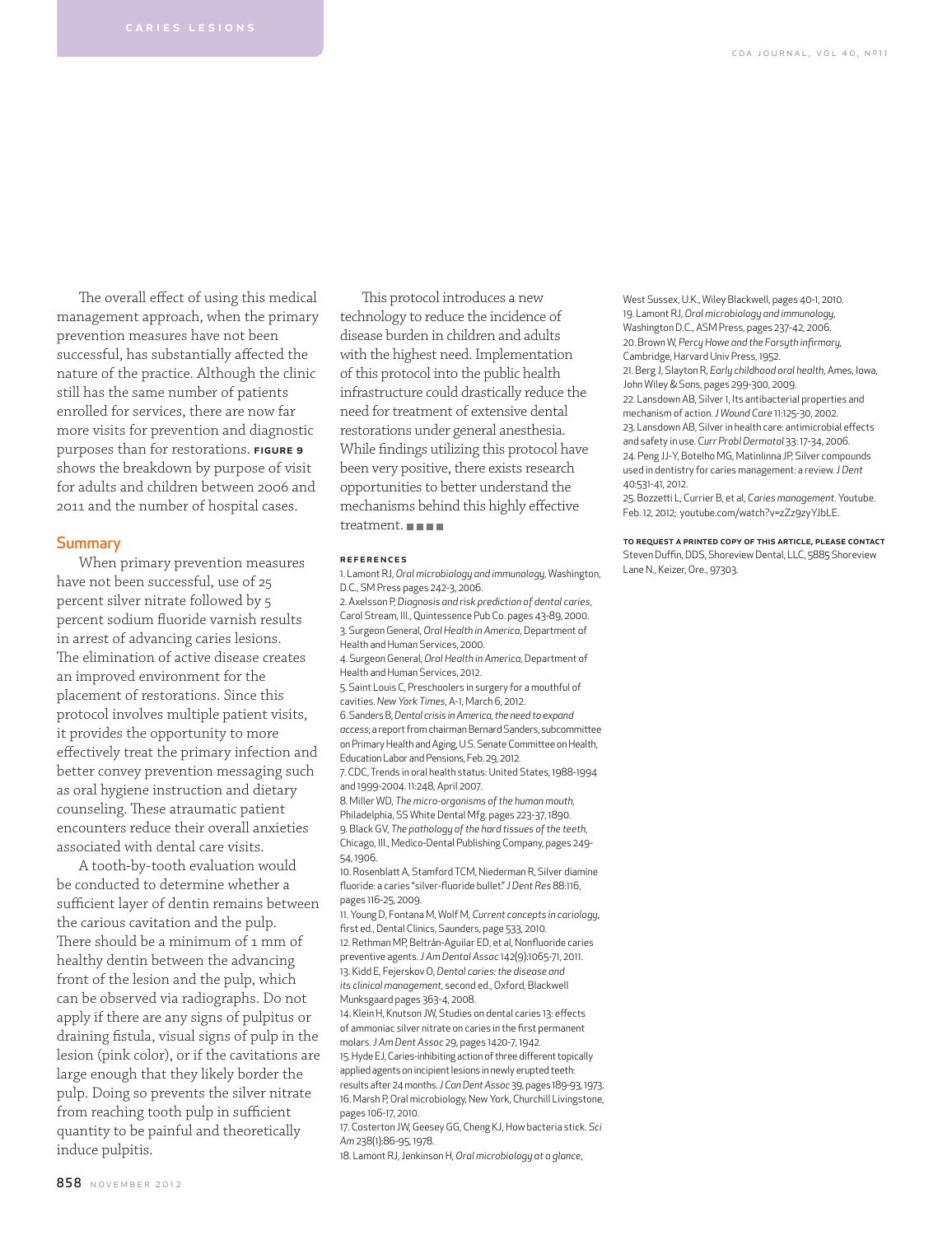# CDA Membership 859